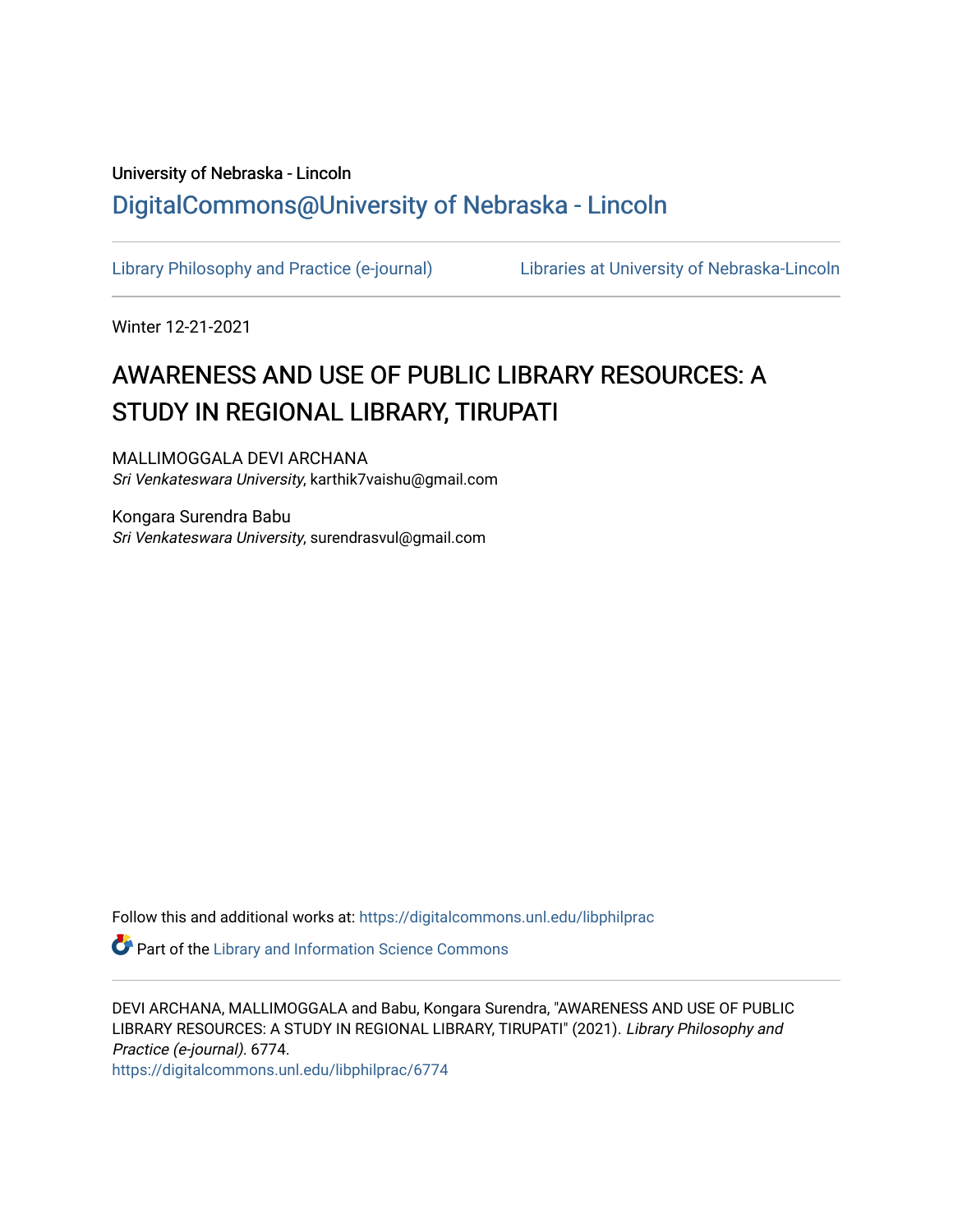## **AWARENESS AND USE OF PUBLIC LIBRARY RESOURCES: A STUDY IN REGIONAL LIBRARY, TIRUPATI**

#### **M. Devi Archana\* and Dr. K. Surendra Babu\*\***

\* Research Scholar,

Department of Library & Information Science, Sri Venkateswara University, Tirupati-517 502. Email: [karthik7vaishu@gmail.com](mailto:karthik7vaishu@gmail.com) \*\* Professor & Librarian I/c., Sri Venkateswara University, Tirupati-517 502. Email: [surendrasvul@gmail.com](mailto:surendrasvul@gmail.com)

#### *Abstract*

*The main purpose of this study was to examine the awareness and usage of library resources by the user in Regional Library of Tirupati. To achieve the objectives of the study, a survey method was conducted using convenient sampling method. Two hundred questionnaires have been distributed to the public library users. Out of two hundred questionnaires, one hundred and seventy usable response sheets were received. This study reveals that majority of the respondents (37.65%) visit library for updating subject knowledge, 32.94% to update their employment information. It is also clear that majority of the library users (83.5%) have ICT knowledge. But they need help for searching relevant information. It is suggested that sufficient budget, skilled manpower, ICT and physical facilities should be improved to fulfill the objectives of the public libraries.*

*Keywords: Public library, ICT knowledge, Regional Library, Information Resources, Library Services, Tirupati.*

#### **1. Introduction**

Public libraries are considered as public institutions and means of vital social force which impacts education, indigenous knowledge & to preserve cultural heritage. Public libraries come under Ministry of culture and tourism general directorate of libraries. In present scenario municipalities started taking more initiative on organizing more public library services. Raja ram Mohan Roy library foundation also assists public library.

Public libraries provide information needs for all types of people in society. It acts as a gateway to knowledge in all subject areas. Public libraries strive to meet the informational, educational and recreational needs of the community by its library resources and services.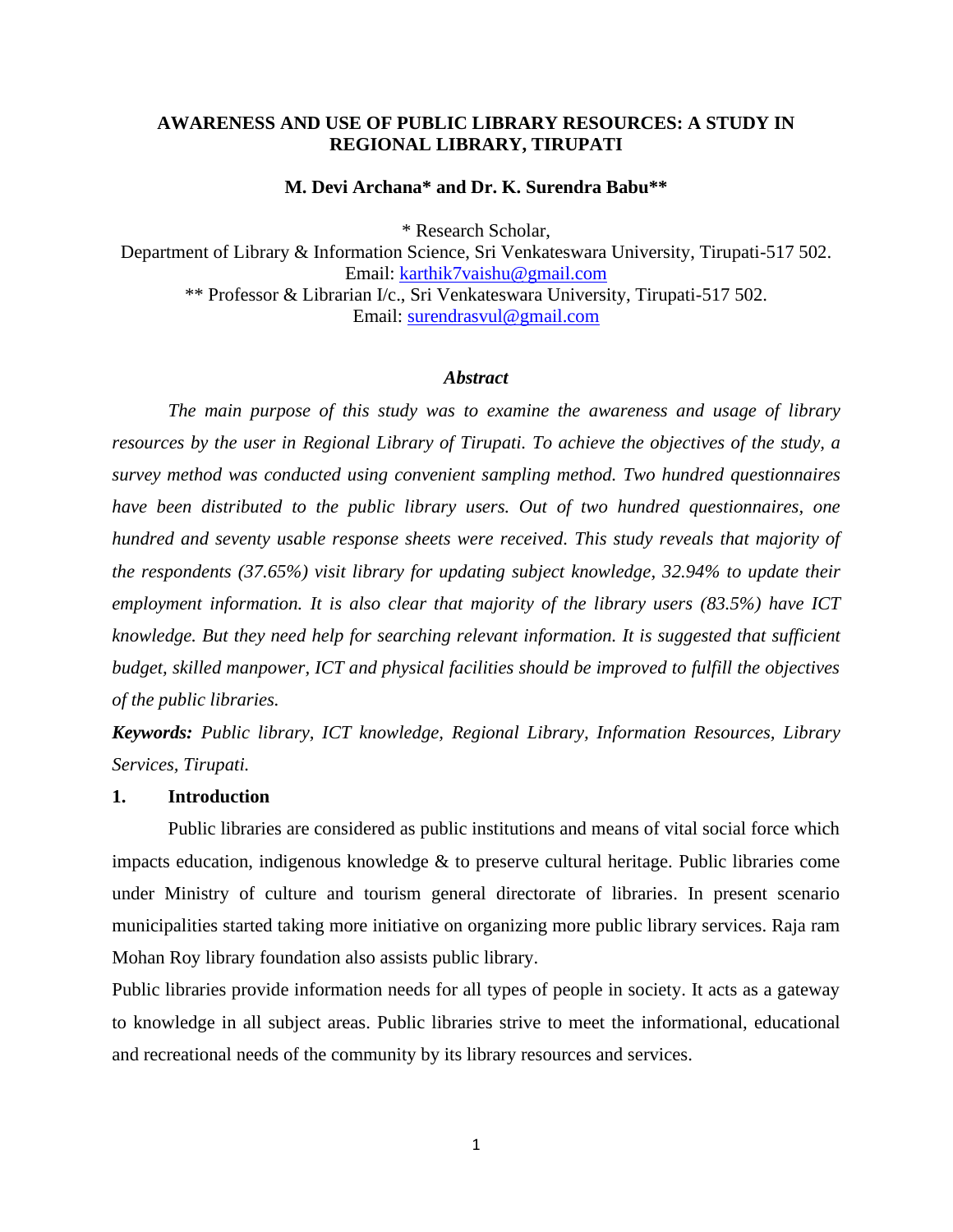Regional Libraries are part of Andhra Pradesh public library system which provides free access to library services for all residents of the region without discrimination. Through cooperation, shared services and reciprocal agreements, library users have access to a wide range of public library services and resources within the region. By way of system collaboration, Regional Libraries develop effectively by improving quality and access to more resources to users.

Tirupati is located in Chittoor district of Andhra Pradesh. The city is home to Hindu shrine Tirumala Venkateshwara Temple. The city is popularly referred to as "Spiritual capital of Andhra Pradesh". Etymology of Tirupati in Dravidian translation, Tiru mean Goddess Laxmi Devi and Pati mean Husband. Tirupati is a municipal corporation and headquarters to both urban and rural area of Tirupati, as well as to the Tirupati revenue division. For year 2012-13 Ministry of Tourism named Tirupati as "Best Heritage City". There are several universities and colleges including state government and Tirumala Tirupati Devasthanam sponsored such as, Sri Venkateswara University, established in 1954 as a public state university. It ranked 801–1000 in the world by the Times Higher Education World University Rankings of 2020 and 201–250 in Asia. The QS World University Rankings of 2020 ranked it 248 in Asia. The university was ranked 68th overall in India by the National Institutional Ranking Framework in 2020, 38th among universities and 153rd in the engineering ranking. Sri Padmavati Mahila Visvavidhyalayam a dedicated women's university. Sri Venkateshwara Vedic University to preserve, foster and promote oral traditions of Vedic, Agamic and Cognate Literature with focus on right intonations. Rashtriya Sanskrit Vidyapeetha, a university established for higher learning in Sanskrit studies, traditional sastras and pedagogy. Medical colleges include Sri Venkateswara Medical College and Sri Padmavati Medical College for womens. Sri Venkateshwara Institute of Medical Sciences (SVIMS) is also a medical institute. Sri Venkateshwara Veterinary University to strengthen education and services in the field of Veterinary Science, Dairy Technology and Fishery Science in the state of Andhra Pradesh.

## **2. Literature review:**

Bindhu. S and Balasubramanian. P  $(2018)^1$  conducted a survey among the users of the Children's Section of the District Central Library, Nagercoil, Tamil Nadu. Analyzing the data obtained from a sample of 132 children using the library, their demographic characteristics, frequency of visit in the library, types of books consulted, and their expectations about the nature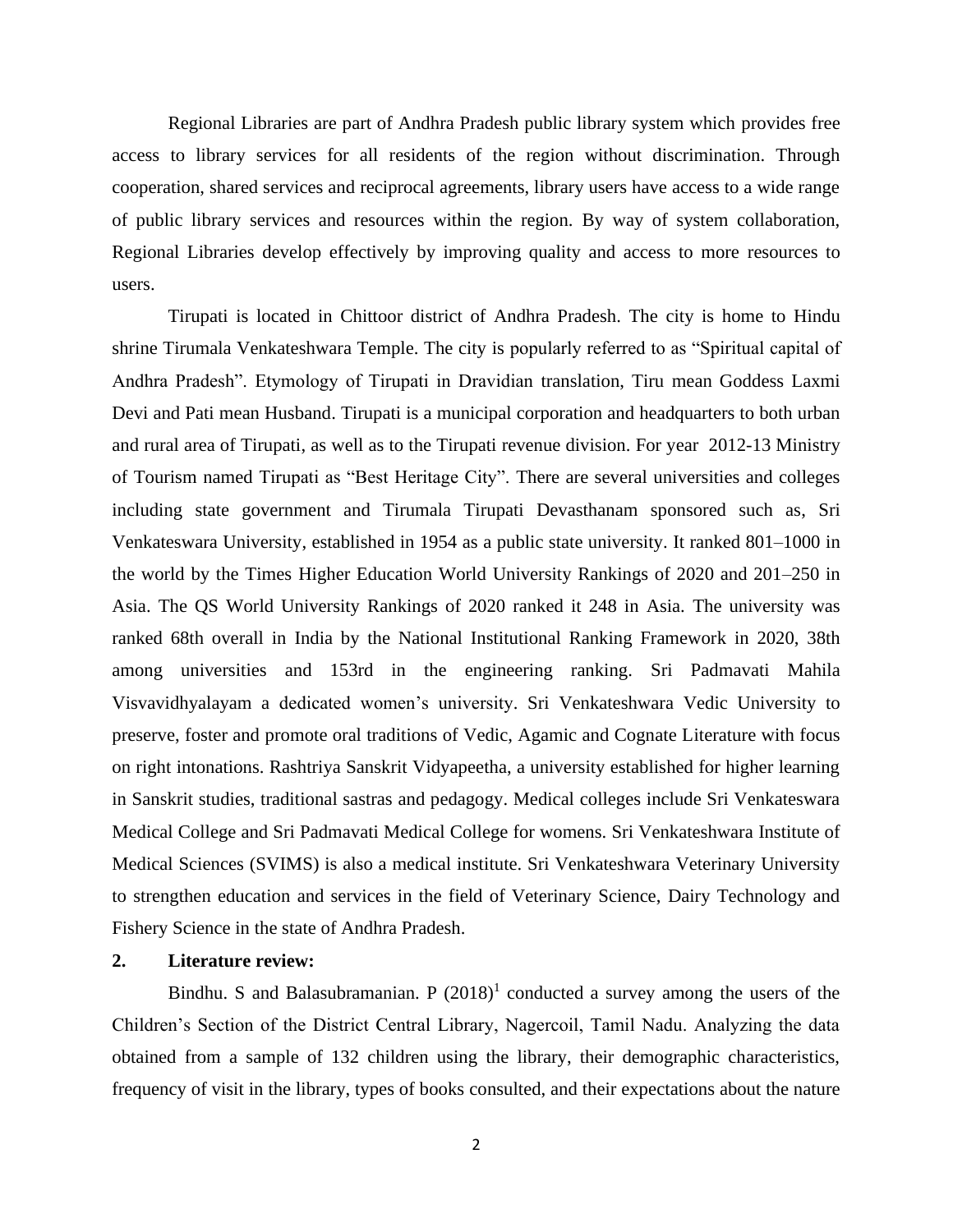and services of the library are discussed in the paper. Aariefa Basheer and Kaliyaperumal. K  $(2018)^2$  undertaken to know the contribution of public libraries in providing information on employment opportunities in Vellore district of Tamil Nadu, It is found from the study that 44.39% visit libraries weekly to get information on employment opportunities, 40.86% visit for getting information on jobs in the private sector, lion's share (83.6%) are not members of SHG, more than 60% of the public library users opined that the library is helpful for seeking employment opportunities. Suggestions were given for improvement of infrastructure facility in the regional public libraries. Vilgi, K.S. and Joshi George  $(2017)^3$  the main objective of this study is to survey the public libraries in Ernakulum district under various taluks. The major findings are, a quarter of the public libraries in Ernakulum district are in Kunnathunad taluk. Almost half (48.53%) are 'A' grade libraries. More number of 'A' grade libraries is in Kunnathunad taluk. Eighty two percent of public libraries have own building. Balaji Prasada. E and Surendra Babu, K.  $(2016)^4$  reveals that high percentage of users  $(41.1\%)$  visit library occasionally. A high percentage of them (45.9%) are visiting library for the purpose of reading newspapers & magazines. Majority of the users are satisfied with current awareness services (56.6%). Most of the users expressed the unavailability of ICT facilities in public libraries.

#### **3. Objectives of the study**

The following objectives of the present study:

- 1. To examine the users awareness on library sources and services in public library.
- 2. To know the type of resources available in library.
- 3. To know users satisfaction on library sources and services available in public library.
- 4. To examine the ICT and physical facilities in public libraries.
- 5. To know the problems faced by the user in using library resources provided in public library.

#### **4. Methodology of the study**

The present study was carried out by using survey method and questionnaire tool was used for collecting data from the public library users. The data was collected using accidental sampling method. Two hundred questionnaires were distributed to those who are users of regional library in Tirupati and received one hundred and seventy usable response sheets. After collection of data from the respondents, the data was analyzed and interpreted in the form of tables and graphs.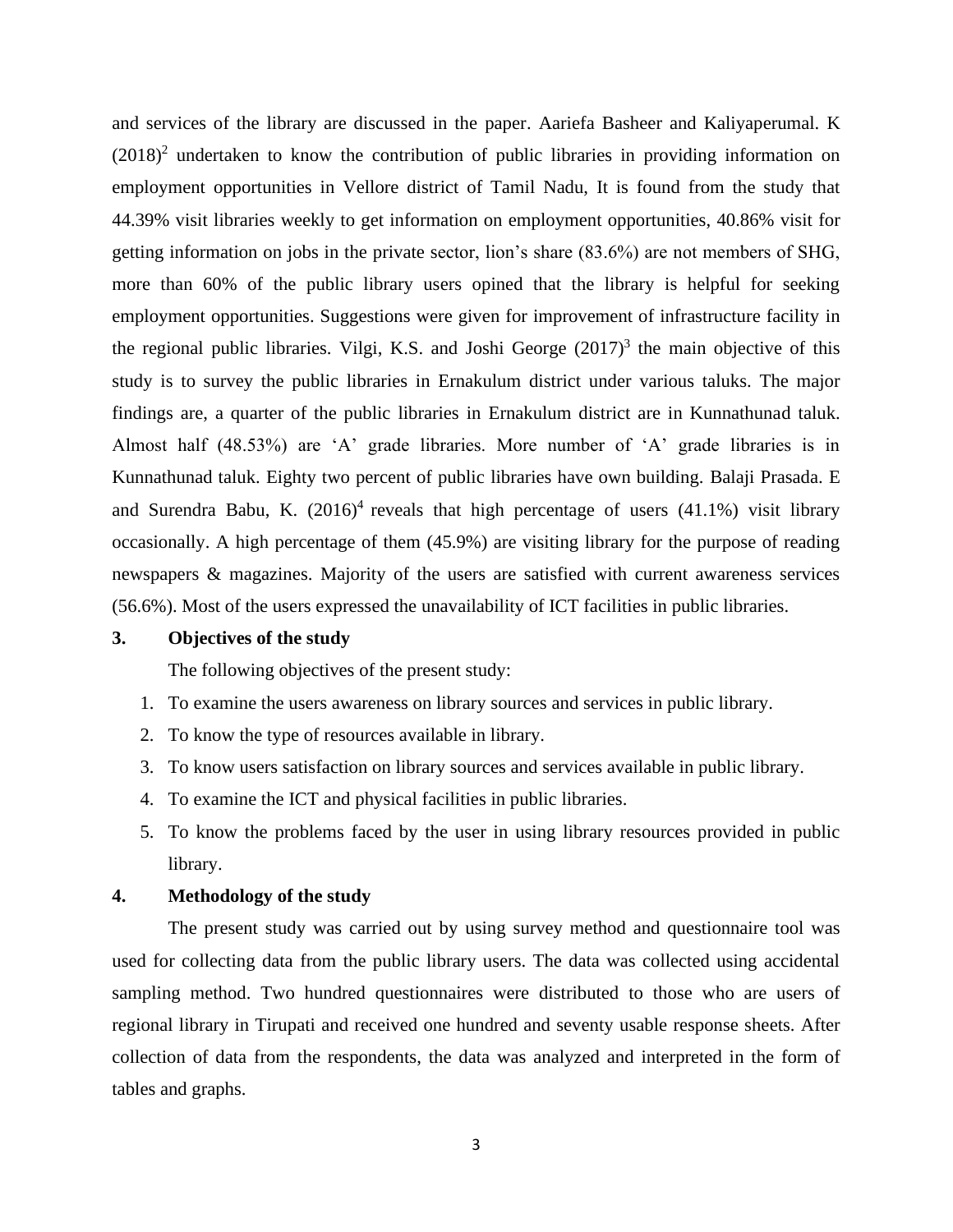## **5. Scope and Limitations of the study:**

The present study is limited to the regional library users in Tirupati who are available in the library during the period of (08-09-2021 to 15-09-2021). Due to Covid-19 circumstances data collection was limited to public library users available at the time of data collection.

## **6. Analysis and interpretation of data**

The data collected from the public library users has been tabulated and interpreted in the following paragraph.

## **6.1. Gender**

A question has been asked to the public library users to know their gender. The replies given by them are shown in Table-6.1.

| Distribution of respondents on gender basis |               |                   |
|---------------------------------------------|---------------|-------------------|
| Gender                                      | <b>Number</b> | <b>Percentage</b> |
| Male                                        | 128           | 75.29             |
| Female                                      | 42            | 24.71             |
| <b>Total</b>                                | 170           | <b>100</b>        |

**Table-6.1 Distribution of respondents on gender basis**

It is clear from Table-6.1 that the majority of the respondents (75.29%) are male and remaining (24.71%) are female respondents. It is concluded from the study that a majority of male respondents are availing public library facilities.

## **6.2. Age**

A question has been asked to the public library users to know their age. The replies given by them are shown in Table-6.2.

| Distribution of respondents according to their age group |               |            |
|----------------------------------------------------------|---------------|------------|
| Age                                                      | <b>Number</b> | Percentage |
| Below 15 years                                           | 18            | 10.6       |
| 15 to 25 years                                           | 64            | 37.6       |
| 25 to 35 years                                           | 52            | 30.6       |
| 35 to 50 years                                           | 28            | 16.5       |
| Above 50                                                 | 8             | 4.7        |
| <b>Total</b>                                             | 170           | <b>100</b> |

**Table-6.2 Distribution of respondents according to their age group**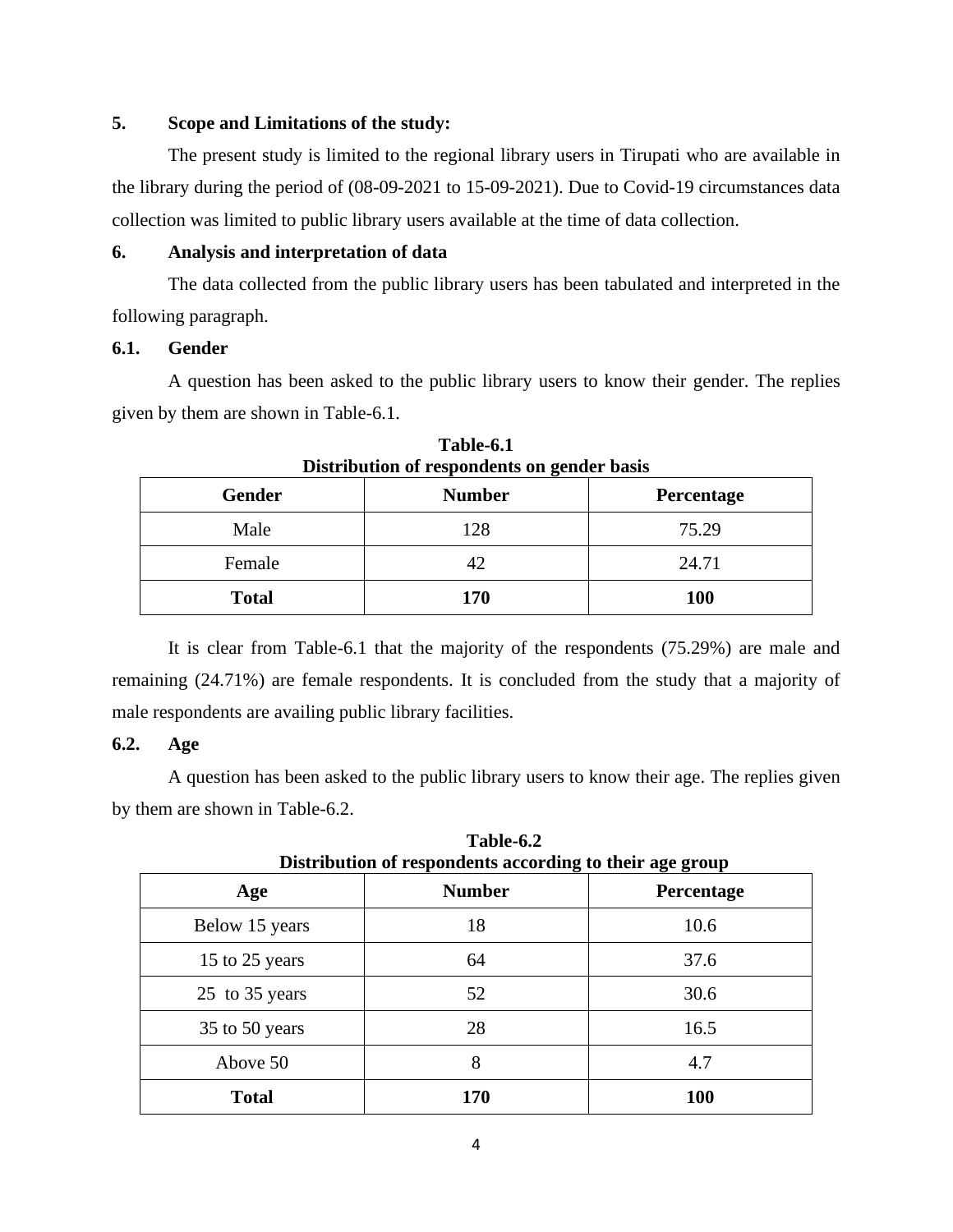It is clear from Table-6.2 that the majority of respondents (37.46%) are between the age 15 to 25 years, followed by age 25 to 35 years (30.6%), 35 to 50 years (16.5%), below 15 years (10.6%) and remaining are of age above 50 years (4.7%). It is concluded from the study that most of the library respondents are under the age of 15 to 25 years.

## **6.3. Educational qualifications**

A question has been asked to the public library users to know their educational qualifications. The replies given by them are shown in Table-6.3.

| Distribution of respondent's educational qualification |                |            |
|--------------------------------------------------------|----------------|------------|
| <b>Qualification</b>                                   | <b>Number</b>  | Percentage |
| Up to $10th$ standard                                  | 18             | 10.6       |
| Intermediate / Diploma                                 | 24             | 14.1       |
| Graduate (B.Com / B.Sc /<br>B.A.,                      | 72             | 42.3       |
| Post-Graduate (M.com/<br>M.Sc/M.A.,                    | 52             | 30.6       |
| Ph.D. / Others                                         | $\overline{4}$ | 2.4        |
| <b>Total</b>                                           | 170            | <b>100</b> |

**Table-6.3**

It is evident from Table-6.3 that the majority of respondents (42.3%) are Graduates, followed by Post-Graduates (30.6%), Intermediate / Diploma (14.1%), up to  $10^{th}$  standard (10.6%) and remaining (2.4%) are Ph.D. / others. It is concluded from the study that most of the respondents are Graduates.

## **6.4. Occupation**

A question has been asked to the public library users to know their occupation. The replies given by them are shown in Table-6.4.

| Distribution of respondents according to their occupation |               |            |
|-----------------------------------------------------------|---------------|------------|
| <b>Occupation</b>                                         | <b>Number</b> | Percentage |
| Student                                                   | 72            | 42.35      |
| Employee                                                  | 48            | 28.23      |
| Unemployed                                                | 18            | 10.6       |
| <b>Business</b>                                           | 8             | 4.71       |

**Table-6.4 Distribution of respondents according to their occupation**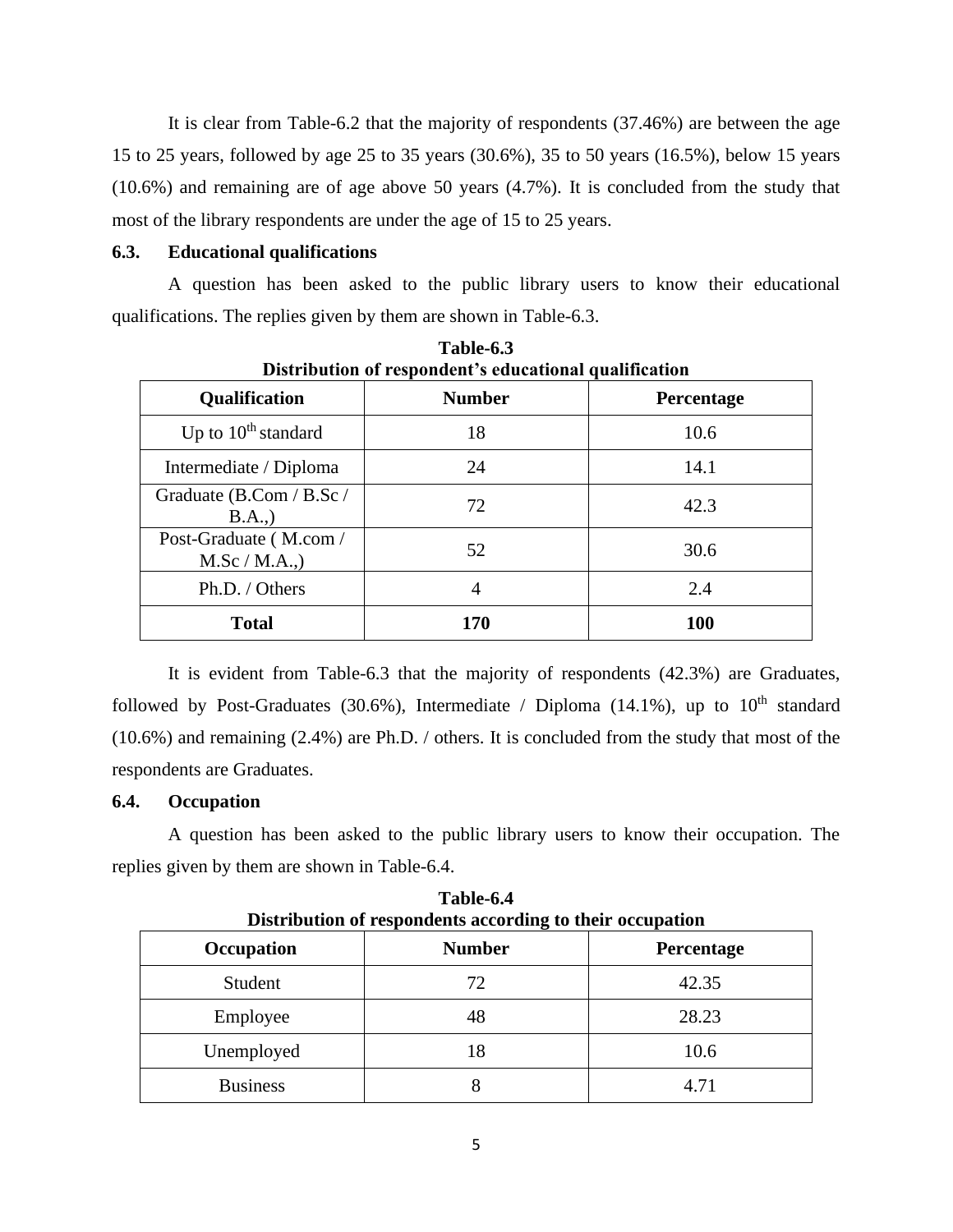| Farmer        |     | 3.5        |
|---------------|-----|------------|
| House wife    |     | 12         |
| Retired staff | 16  | 9.41       |
| <b>Total</b>  | 170 | <b>100</b> |

It is clear from Table-6.4 that the majority of respondents (42.35%) are students, followed by employees (28.23%), unemployed (10.6%), retired staff (9.41%) and remaining (4.71%, 3.5%, and 1.2%) are business man, farmers, and house wife respectively by profession. It is concluded from the study that a majority of the respondents are students.

## **6.5. Membership**

A question has been asked to the public library users to know whether they have membership in the Regional Library. The replies given by them are shown in Table-6.5.

| <b>Response</b> | <b>Number</b> | Percentage |
|-----------------|---------------|------------|
| Yes             |               | 24.71      |
| No              | 128           | 75.29      |
| <b>Total</b>    | 170           | <b>100</b> |

**Table-6.5 Distribution of respondents according to their membership in the library**

It is clear from Table-6.5 that majority of respondents (75.29%) do not have membership in library, while remaining (24.71%) respondents have membership in the Regional Library. It is concluded from the study that majority of the library users do not have membership in library.

#### **6.6. Frequency of library visit**

A question has been asked to the public library users to know the frequency of library visit by the respondents. The replies given by them are shown in Table-6.6.

| Frequency of visit to the library by the respondents |               |            |
|------------------------------------------------------|---------------|------------|
| <b>Frequency</b>                                     | <b>Number</b> | Percentage |
| Daily                                                | 102           | 60         |
| Twice in a week                                      | 32            | 19         |
| Once in a week                                       |               |            |
| Occasionally                                         |               | 14         |

**Table-6.6**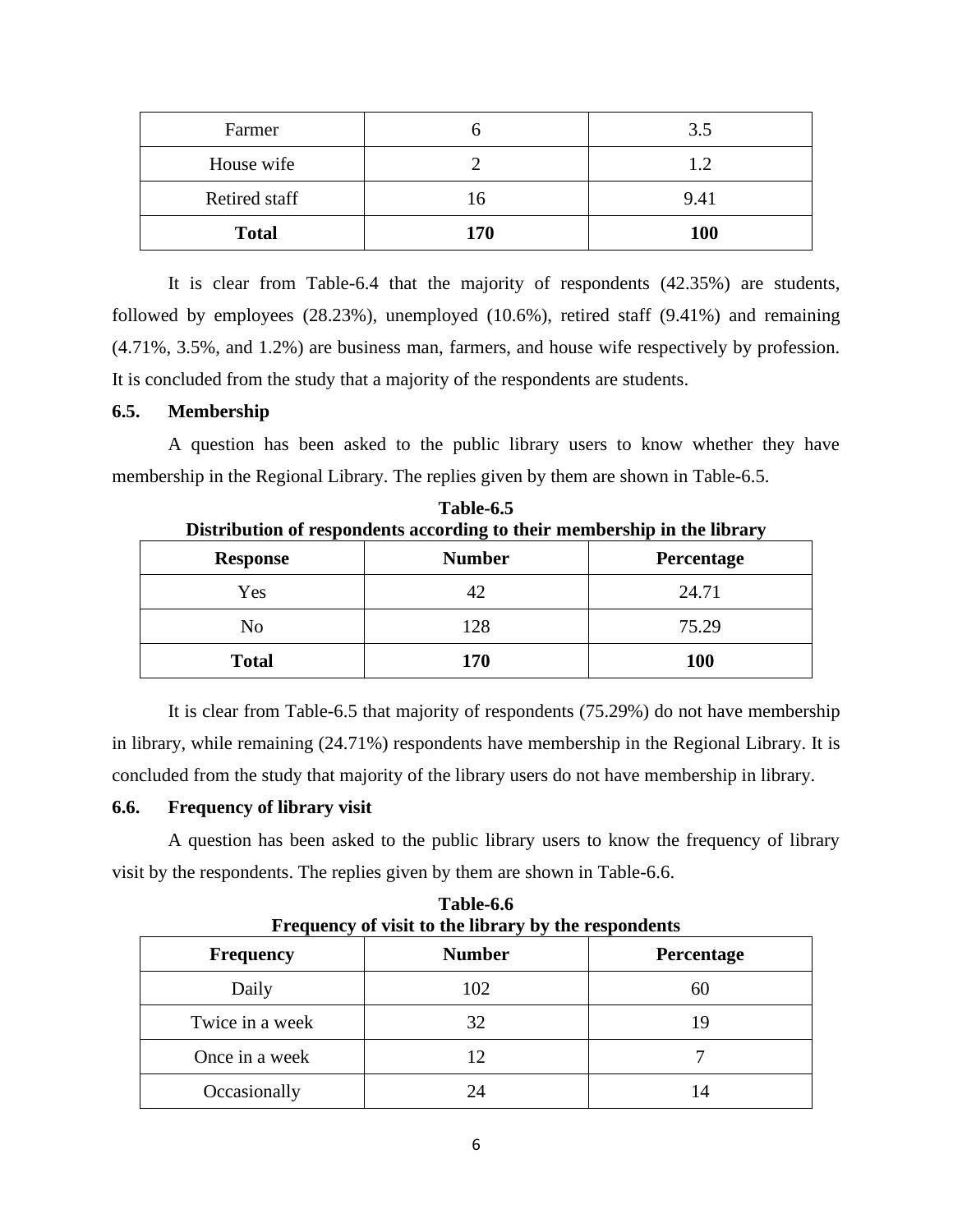| m<br><sup>r</sup> otal<br>- | 170 | 100 |
|-----------------------------|-----|-----|
|                             |     |     |

It is clear from Table-6.6 that the majority of respondents (60%) visit library daily, followed by twice in a week (19%), occasionally (14%) and remaining (7%) visit library once in a week. It is concluded from the study that most of the respondents visit library daily.

#### **6.7. Reasons for not visiting library frequently**

A question has been asked to the public library users to know the reasons for not visiting library frequently. The replies given by them are shown in Figure-1.



(Note: Multi- answers given by the respondents)

It is evident from the Figure-1 that the majority of respondents (38%) replied that lack of time is the main reason for not visiting library, followed by library is far away from home (28.24%), non-availability of required materials (14.1%), remaining (9.41%) working hours are not convenient and lack of assistance from the library staff each. It is concluded from the study that lack of time is the main reason for not visiting the library.

## **6.8. Time spent**

A question has been asked to the public library users to know the time spent by them in library daily. The replies given by them are shown in Table-6.8.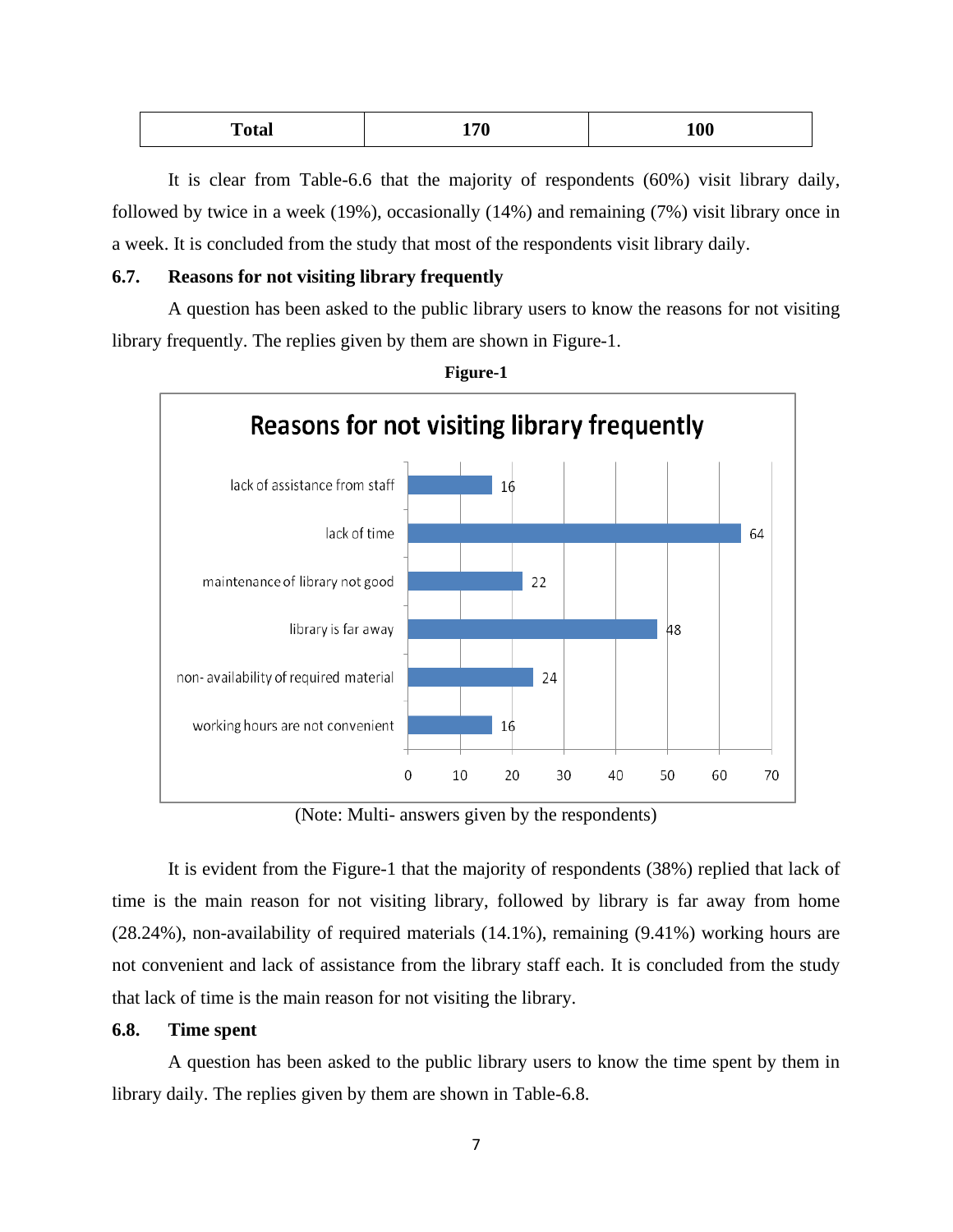| Distribution of respondents according to their third spent in horary |               |            |
|----------------------------------------------------------------------|---------------|------------|
| <b>Time</b>                                                          | <b>Number</b> | Percentage |
| 0 to $\frac{1}{2}$ hour                                              | 10            | 5.9        |
| $\frac{1}{2}$ to 1 hour                                              | 14            | 8.2        |
| 1 to 2 hours                                                         | 38            | 22.4       |
| 2 to 3 hours                                                         | 24            | 14.1       |
| More than 3 hours                                                    | 84            | 49.4       |
| <b>Total</b>                                                         | 170           | <b>100</b> |

**Table-6.8 Distribution of respondents according to their time spent in library**

It is clear from Table-6.8 that the majority of respondents (49.4%) spent their time in library more than 3 hours, followed by 1 to 2 hours (22.4%), 2 to 3 hours (14.1%), ½ to 1 hour (8.2%) and remaining (5.9%) respondents spend 0 to ½ hour in library. It is concluded from the study that most of the respondents spend more than 3 hours daily in library.

## **6.9. Purpose of visiting library**

A question has been asked to the public library users to know their purpose of visiting library. The replies given by them are shown in Table-6.9.

| рваточной от георонасны ассоганце го тиси рагровс от тиси потагу увят |               |            |
|-----------------------------------------------------------------------|---------------|------------|
| <b>Purpose</b>                                                        | <b>Number</b> | Percentage |
| To read Newspapers and<br>Magazines                                   | 40            | 23.5       |
| To Borrow and Return<br><b>Books</b>                                  | 16            | 9.41       |
| For Updating Subject<br>Knowledge                                     | 64            | 37.65      |
| To Find Information about<br>Employment/Job/Career                    | 56            | 32.94      |
| To Improve General<br>Knowledge                                       | 32            | 18.82      |
| To Use Internet                                                       | 8             | 4.71       |
| To read Reference Books                                               | 4             | 2.35       |
| To read Other Books<br>(Novels, Fictions, etc.,)                      | 6             | 3.53       |
| Complete Assignments and<br><b>Take Notes</b>                         | 6             | 3.53       |

**Table-6.9 Distribution of respondents according to their purpose of their library visit**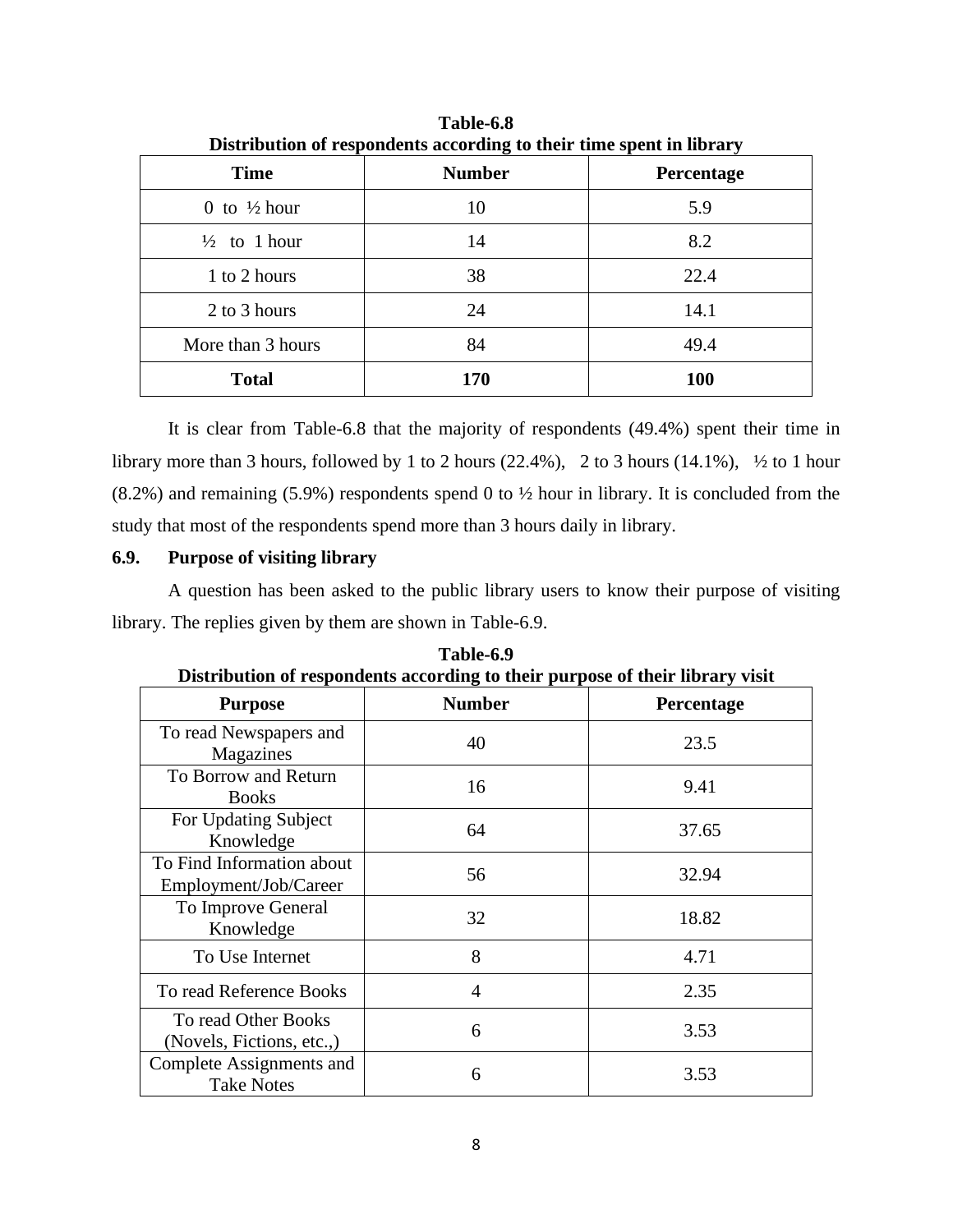| To Know Social Activities |  |
|---------------------------|--|
| For Any Other Purposes    |  |

(Note: Multi- answers given by the respondents)

It is clear from Table-6.9 that the majority of respondents (37.65%) visit library for updating subject knowledge, followed by to find information about employment (32.94%), to read newspapers and magazines (23.53%), to improve general knowledge (18.82%), to borrow and return books (9.41%), and remaining ( 8.24%, 7.1%, 4.71%, 3.53%, 3.53% and 2.35% ) for other purposes, to know social activities, to use internet, to read other books , to complete assignments and take notes and to read reference books respectively. It is concluded from the study that most of the respondent's purpose of visiting library is to update their subject knowledge.

#### **6.10. Book collection**

A question has been asked to the public library users to know the type of book collection they find in library and the replies given by them are shown in Table-6.10.

| Distribution of respondents according to their type of book collection |               |                   |
|------------------------------------------------------------------------|---------------|-------------------|
| <b>Type of Book Collection</b>                                         | <b>Number</b> | <b>Percentage</b> |
| <b>Story Books</b>                                                     | 32            | 18.8              |
| <b>Text Books</b>                                                      | 36            | 21.2              |
| <b>Competitive Exam Books</b>                                          | 104           | 61.2              |
| Newspapers                                                             | 81            | 47.6              |
| Journals/Weekly<br>Magazines                                           | 48            | 28.2              |
| CDs/DVDs                                                               |               |                   |

**Table-6.10 Distribution of respondents according to their type of book collection**

(Note: Multi- answers given by the respondents)

Table-6.10 shows that the majority of respondents (61.2%) replied that they found Competitive examination books collection, followed by newspapers (47.6%), journals/ weekly magazines (28.24%), text books (21.2%) and remaining (18.8%) respondents find story books in library. It is concluded from the study that most of the respondents find newspaper collection in library. (There is no usage of CDs/ DVDs though they are available in the regional library.)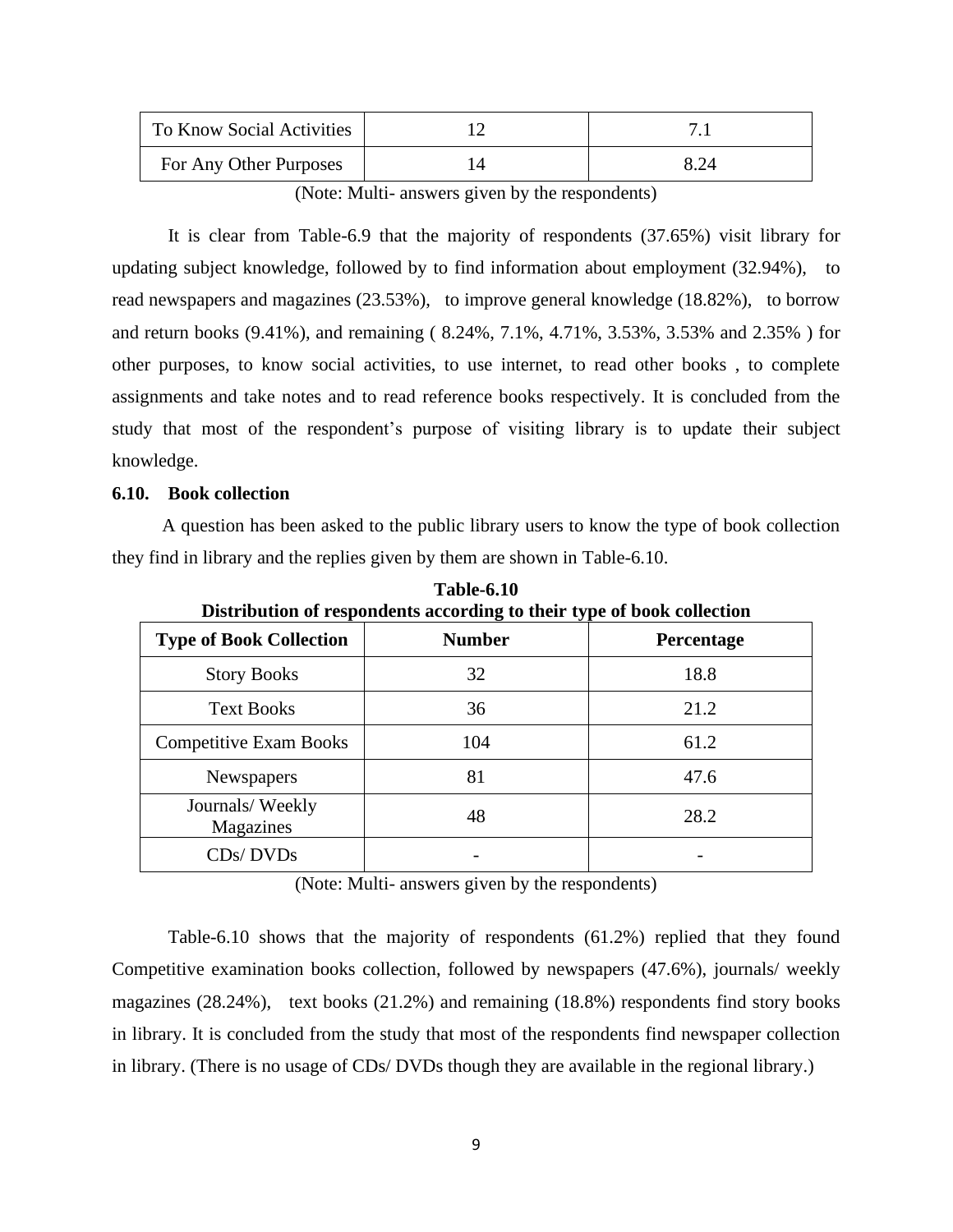#### **6.11. Use of library resources:**

A question has been asked to the public library users to know the use of library information resources by respondents. The replies given by them are shown in Table-6.11 and Figure-2.

| Distribution of respondents according to their use of horary resources |            |  |
|------------------------------------------------------------------------|------------|--|
| <b>Number</b>                                                          | Percentage |  |
| 96                                                                     | 56.4       |  |
| 16                                                                     | 9.4        |  |
| 24                                                                     | 14.1       |  |
| 8                                                                      | 4.7        |  |
| 40                                                                     | 23.5       |  |
| 32                                                                     | 18.8       |  |
|                                                                        |            |  |

**Table-6.11 Distribution of respondents according to their use of library resources**

(Note: Multi- answers given by the respondents)





It is clear from the Table-6.11 and Figure.2 that the majority of respondents (56.4%) use textbooks, followed by newspapers (23.5%), for all library resources (18.8%), print journals (14.1%), reference resources (9.4%) and remaining (4.7%) respondents use electronic resources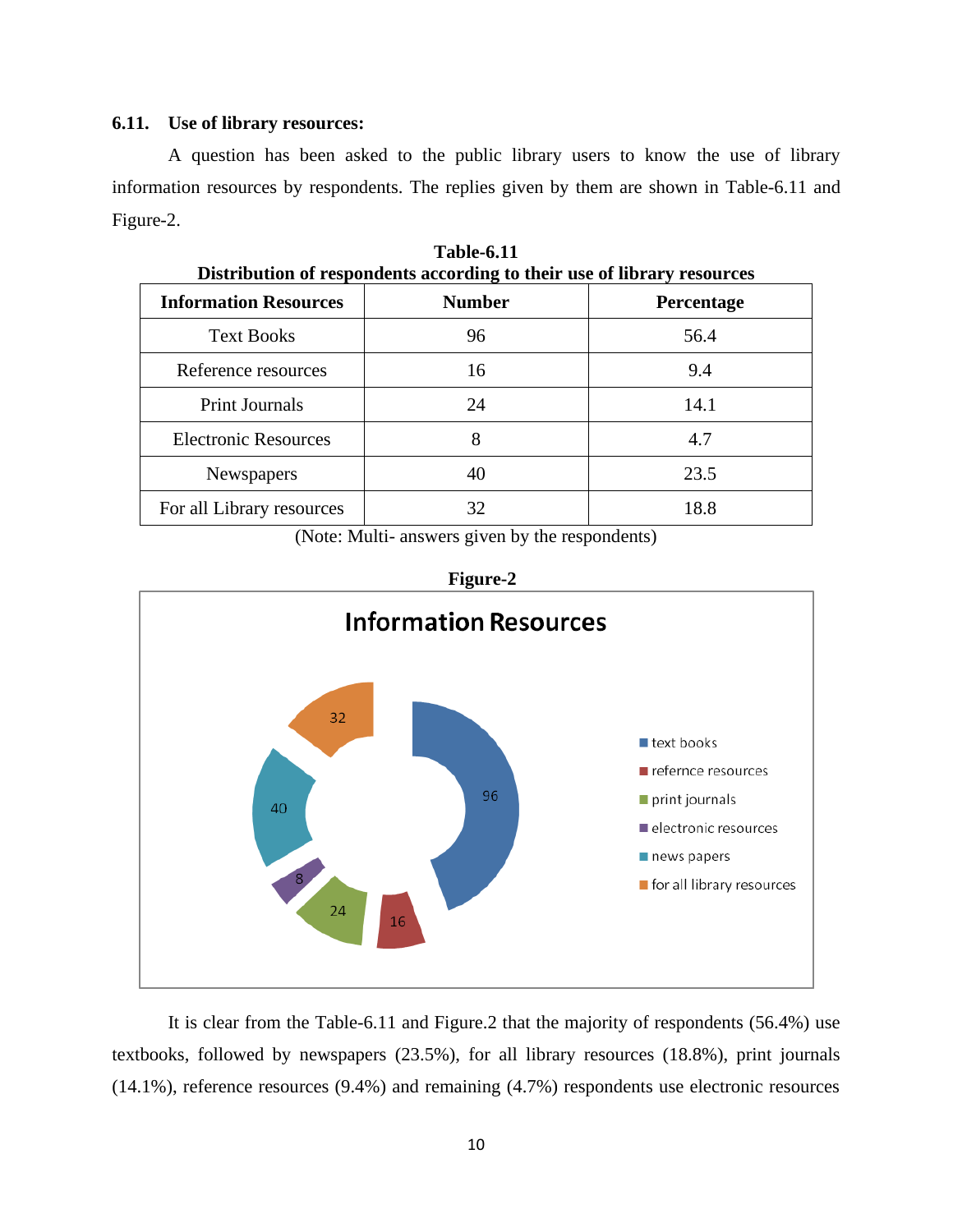in the library. It is concluded from the study that the majority of users find text books as information resource to them in library.

## **6.12. Services availed in library**

A question has been asked to the public library users to know the services available in library. The replies given by them are shown in Table-6.12.

| Distribution of respondents according to the services availed in library |               |                   |
|--------------------------------------------------------------------------|---------------|-------------------|
| <b>Services</b>                                                          | <b>Number</b> | <b>Percentage</b> |
| Circulation                                                              | 80            | 47                |
| Weekly Display of new<br>arrivals                                        | 32            | 18.8              |
| Reprographic services<br>(Xerox copy)                                    | 16            | 9.41              |
| Reference files services                                                 | 40            | 23.5              |
| Library orientation to fresh<br>members                                  | 56            | 32.9              |

**Table-6.12**

(Note: Multi- answers given by the respondents)

It is clear from Table.12 that the majority of respondents (47%) availed Circulation service provided in library, followed by library orientation to fresh members (32.9%), reference files services (23.5%), and weekly display of new arrivals (18.8%) and remaining (9.41%) respondents choose reprographic services (Xerox). It is concluded from the study that most of the respondents avail library circulation services.

## **6.13. Computer Knowledge**

A question has been asked to the public library users to know their computer knowledge. The replies given by them are shown in Table-6.13.

| Distribution of respondents according to their Computer Knowledge |               |                   |
|-------------------------------------------------------------------|---------------|-------------------|
| <b>Response</b>                                                   | <b>Number</b> | <b>Percentage</b> |
| Yes                                                               | 142           | 83.5              |
| No                                                                | 28            | 16.5              |
| <b>Total</b>                                                      | 170           | <b>100</b>        |

**Table-6.13**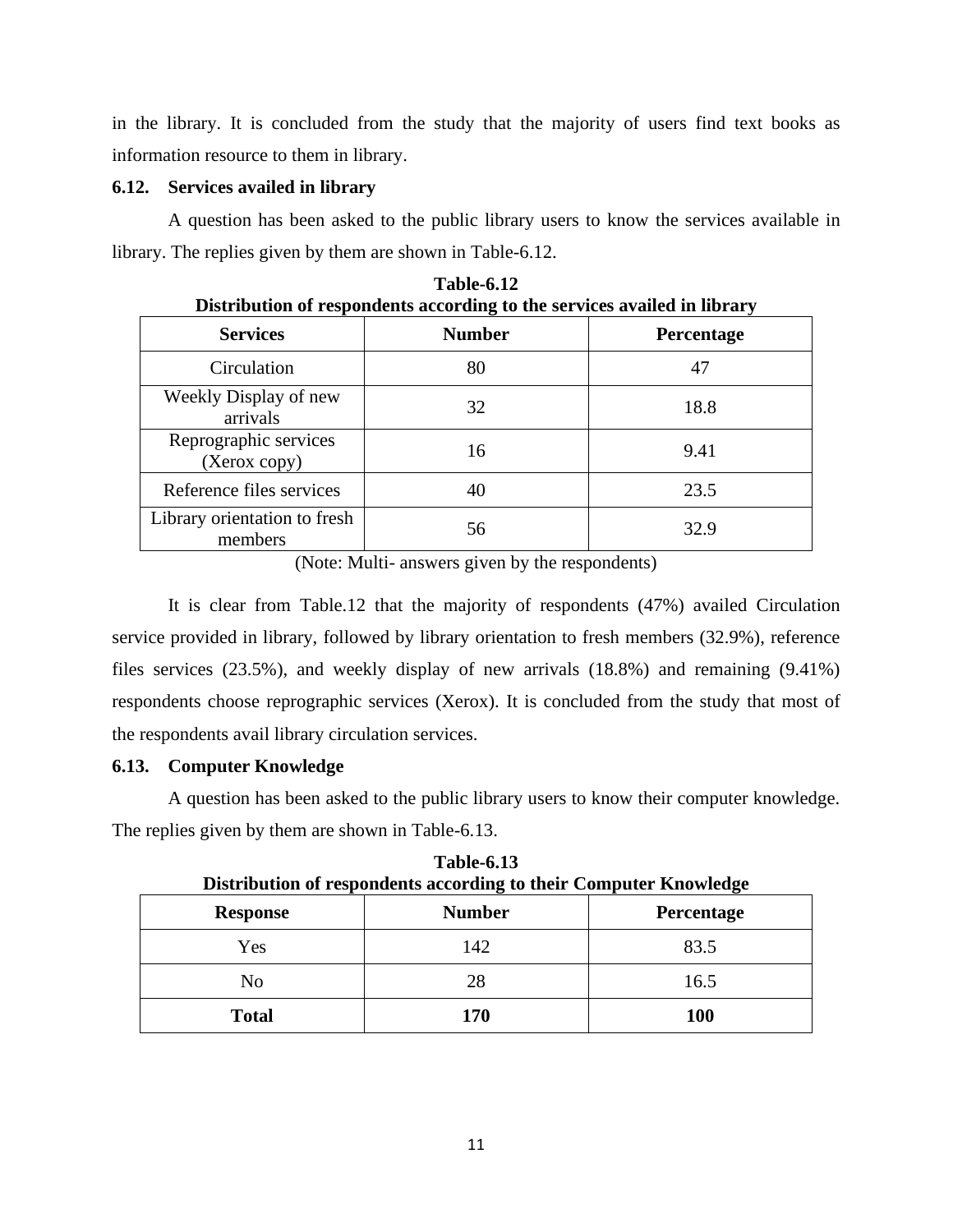It is clear from Table-6.13 that the majority of respondents (83.5%) are having computer / ICT knowledge and remaining (16.5%) respondents are not aware of ICT. It is concluded from the study that a lion's share of respondents have ICT knowledge.

#### **6.14. Computer training**

Those who replied positively to the previous question, again they were asked whether they were trained in using ICT. The replies given by them are shown in Table-6.14.

**Table-6.14**

| Distribution of respondents according to their computer training |               |                   |
|------------------------------------------------------------------|---------------|-------------------|
| <b>Response</b>                                                  | <b>Number</b> | <b>Percentage</b> |
| Yes                                                              | 104           | 61.18             |
| No                                                               | 66            | 38.82             |
| <b>Total</b>                                                     | 170           | <b>100</b>        |

It is clear from Table-6.14 that the majority of respondents (61.18%) had received computer training in library and remaining (38.82%) respondents did not receive the computer training. It is concluded from the study that most of the respondents have obtained computer training in the Regional Library.

#### **6.15. Access to computer and internet facility:**

A question has been asked to the public library users to know their access to internet and computer facilities. The replies given by them are shown in Table-6.15.

| TUDIE VIID<br>Distribution of respondents according to their access of internet facilities |               |                   |
|--------------------------------------------------------------------------------------------|---------------|-------------------|
| <b>Response</b>                                                                            | <b>Number</b> | <b>Percentage</b> |
| Yes                                                                                        | 136           | 80                |
| N <sub>0</sub>                                                                             | 34            | 20                |
| <b>Total</b>                                                                               | 170           | 100               |

**Table-6.15**

It is clear from Table-6.15 that the majority of respondents (80%) have access to computers and Internet facility in library and remaining (20%) are unable to avail the facilities. It is concluded from the study that the majority of the respondents have accesses computer systems and internet facilities provided in the library.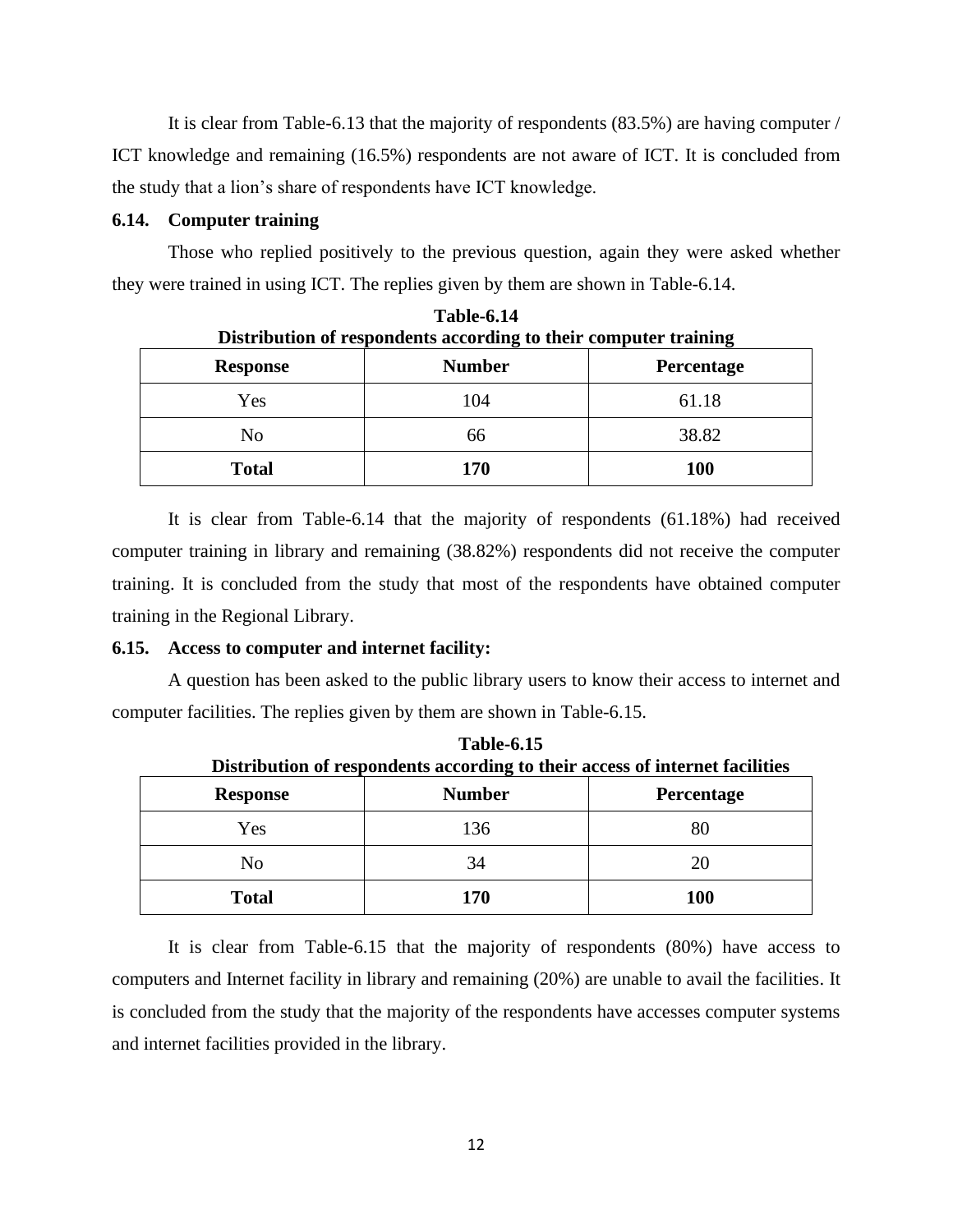#### **6.16. Awareness on e-resources**

A question has been asked to the public library users to know their awareness on eresources. The replies given by them are shown in Table-6.16.

| Distribution of respondents on their awareness on e-resources |               |                   |
|---------------------------------------------------------------|---------------|-------------------|
| <b>Response</b>                                               | <b>Number</b> | <b>Percentage</b> |
| Yes                                                           | 98            | 57.65             |
| No                                                            | 72            | 42.35             |
| <b>Total</b>                                                  | 170           | <b>100</b>        |

**Table-6.16 Distribution of respondents on their awareness on e-resources**

It is clear from Table-6.16 that the majority of respondents (57.65%) are aware of eresources and remaining (42.35%) respondents are not aware of the e- Resources. It is concluded from the study that most of the respondents are aware of e-resources.

#### **6.17. Type of e- resources available in library**

A question has been asked to the public library users to know the type of e-resources available in library. The replies given by them are shown in Figure-3.



(Note: Multi- answers given by the respondents)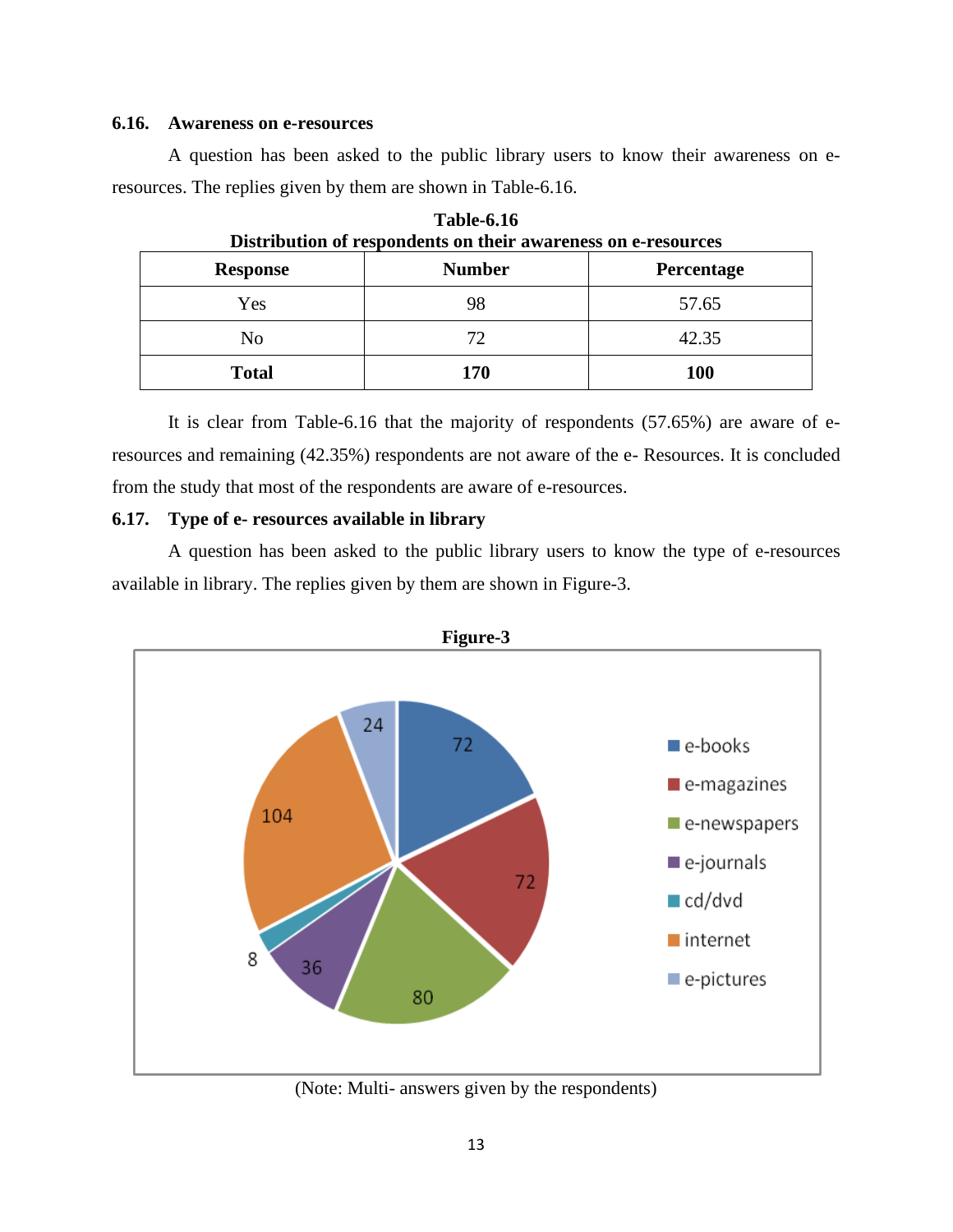It is clear from the Figure-3 that the majority of respondents (61.17%) use Internet / Websites Listserv, followed by e-Newspapers (47.5%), e-Books/ e-Magazines (42.35%) each, e- Journals (18.8%), (14.11%) and remaining (4.7%) CDs/DVDs. It is concluded from the study that majority of respondent's access to internet / website listserv in the library.

#### **6.18. Awareness on books arrangement in library**

A question has been asked to the public library users to know their awareness of books arrangement in library. The replies given by them are shown in Table-6.18.

| <b>Response</b> | <b>Number</b> | Percentage |
|-----------------|---------------|------------|
| Yes             | 92            | 54.1       |
| No              | 78            | 45.9       |
| <b>Total</b>    | 170           | 100        |

Table-6.18 **Awareness on book arrangement in the library**

It is clear from Table-6.18 that the majority of respondents (54.1%) are aware of books arrangement and remaining (45.9%) respondents are unaware of the books arrangement in library. It is concluded from the study that half of the respondents are aware of the books arrangement in library.

#### **6.19. Assistance of library staff**

A question has been asked to the public library users to know assistance required from library staff. The replies given by them are shown in Table-6.19.

**Table-6.19**

| Distribution of respondents according to the assistance of library staff |               |                   |
|--------------------------------------------------------------------------|---------------|-------------------|
| <b>Response</b>                                                          | <b>Number</b> | <b>Percentage</b> |
| Yes                                                                      | 144           | 84.7              |
| No                                                                       | 26            | 15.3              |
| <b>Total</b>                                                             | 170           | <b>100</b>        |

It is clear from Table-6.19 that the majority of respondents (84.7%) have received help from the library employees in utilizing resources of library while remaining (15.3%) respondents have not found them helpful. It is concluded from the study that library staff helps the respondents in utilization of resources provided in regional library.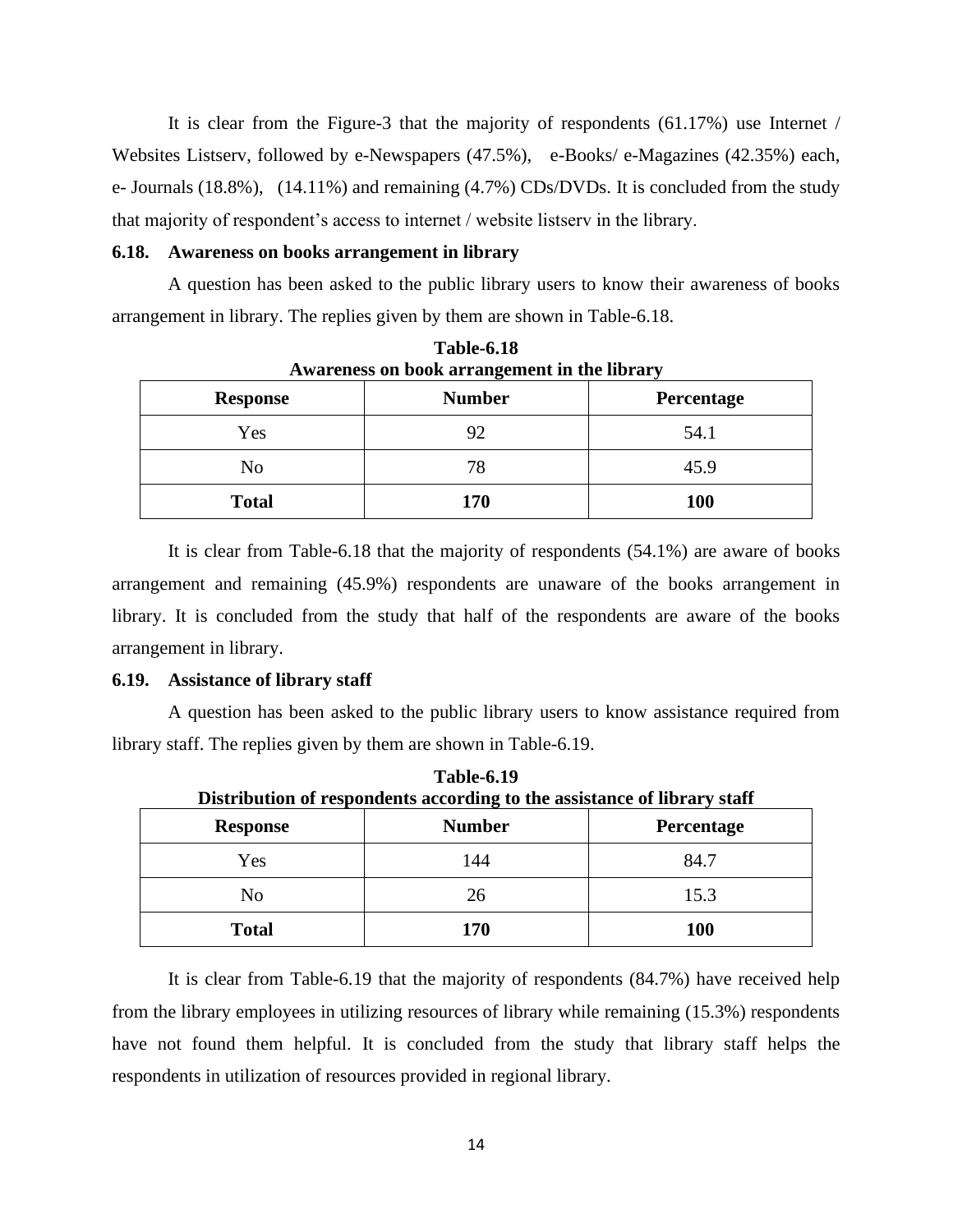#### **6.20. Kind of assistance needed**

A question has been asked to the public library users to know the kind of assistance required from library staff. The replies given by them are shown in Table-6.20.

| <b>Table-6.20</b>                                                                         |
|-------------------------------------------------------------------------------------------|
| Distribution of respondents according to the kind of assistance needed from library staff |
|                                                                                           |

| Kind of assistance needed                 | <b>Number</b> | Percentage |
|-------------------------------------------|---------------|------------|
| Location of books                         | 72            | 42.35      |
| Recommendation of<br>Books/Journals etc., | 64            | 37.64      |
| <b>Using Library Catalogue</b>            | 48            | 28.23      |
| Using e-Resources                         | 64            | 37.64      |
| Request for new books                     | 24            | 14.11      |

(Note: Multi- answers given by the respondents)

It is clear from Table-6.20 that the majority of respondents (42.35%) need help in getting location of books which they needed, followed by recommendation of books / journals etc., and using e- resources (37.64%) each, in using library catalogue (28.23%) and remaining (14.11%) respondents for ordering books to borrow from library. It is concluded from the study that most of the respondents require staff assistance in locating books they need.

### **6.21. Self development**

A question has been asked to the public library users to know their opinion on self development by using library resources. The replies given by them are shown in Table-6.21.

**Table-6.21 Distribution of respondents according to usage of library resources for self development**

| <b>Response</b>          | <b>Number</b> | Percentage |
|--------------------------|---------------|------------|
| <b>Strongly Agree</b>    | 64            | 37.65      |
| Agree                    | 56            | 32.94      |
| Disagree                 | 24            | 14.12      |
| <b>Strongly Disagree</b> | 26            | 15.29      |
| <b>Total</b>             | 170           | <b>100</b> |

It is clear from Table-6.21 that the majority of respondents (37.65%) strongly agree that library resources help them for their self-development, followed by agree (32.94%), strongly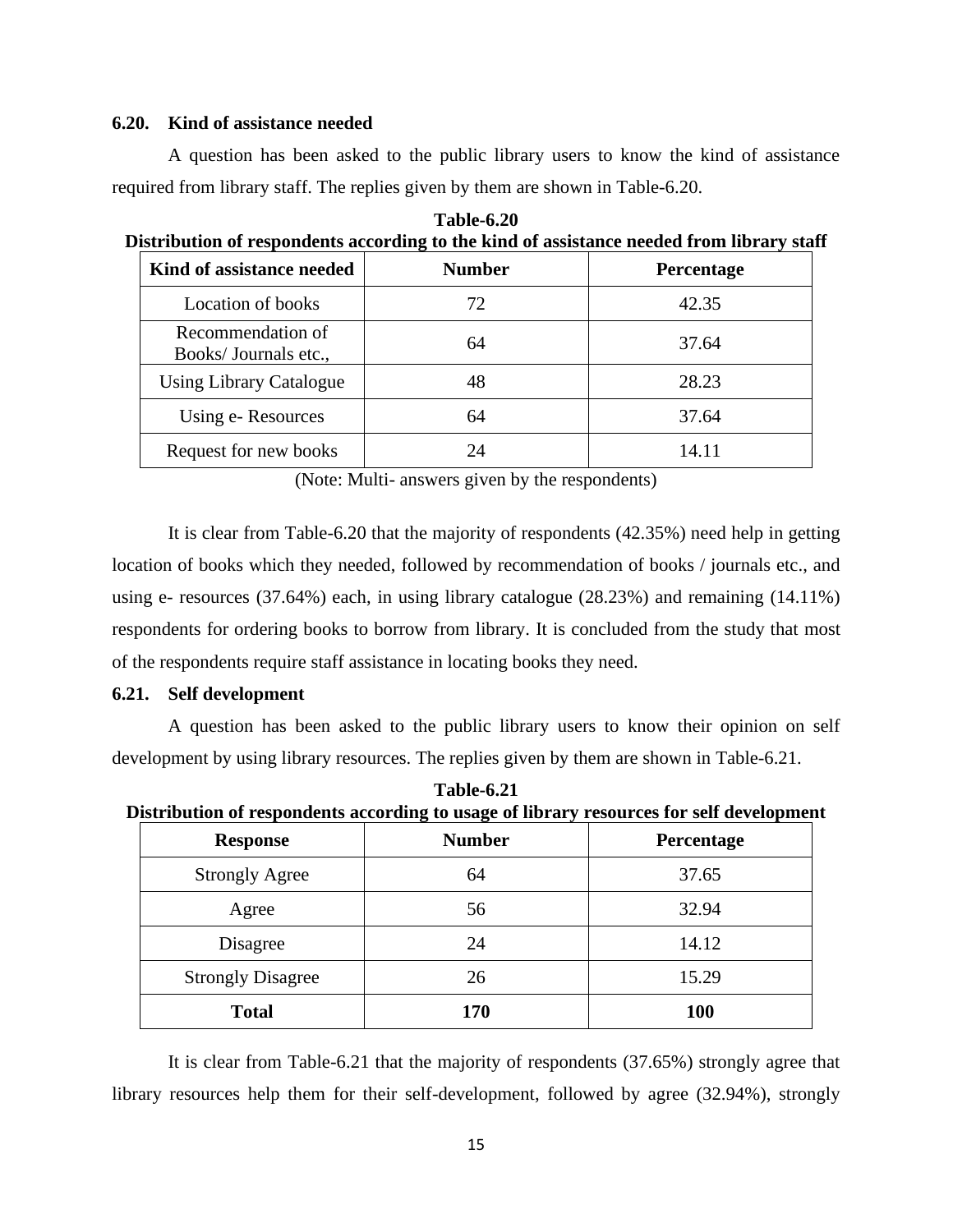disagree (15.29%) and remaining (14.12%) respondents disagree. It is concluded from the study that majority of the respondents strongly agree that library could help for self-development by utilizing resources provided in library.

## **6.22. Rating on overall library sources and services:**

A question has been asked to the public library users to know the overall library sources and services. The replies given by them are shown in Figure.4



It is clear from the Figure-4 that the majority of respondents (35.3%) overall rating of services is very good, followed by satisfactory (25.9%), good (24.7%), poor (11.8%) and remaining (2.3%) no comments. It is concluded from the study that most of the respondents rate overall services as very good in regional library.

## **6.23. Problems in using library resources:**

A question has been asked to the public library users to know the problems faced by respondents in using library resources. The replies given by them are shown in Table-6.23.

| I TODICINS IN USING NOTAL V TESOUTCES            |               |                   |
|--------------------------------------------------|---------------|-------------------|
| <b>Problems</b>                                  | <b>Number</b> | <b>Percentage</b> |
| Lack of Awareness on<br><b>Library Resources</b> | 32            | 18.82             |

**Table-6.23 Problems in using library resources**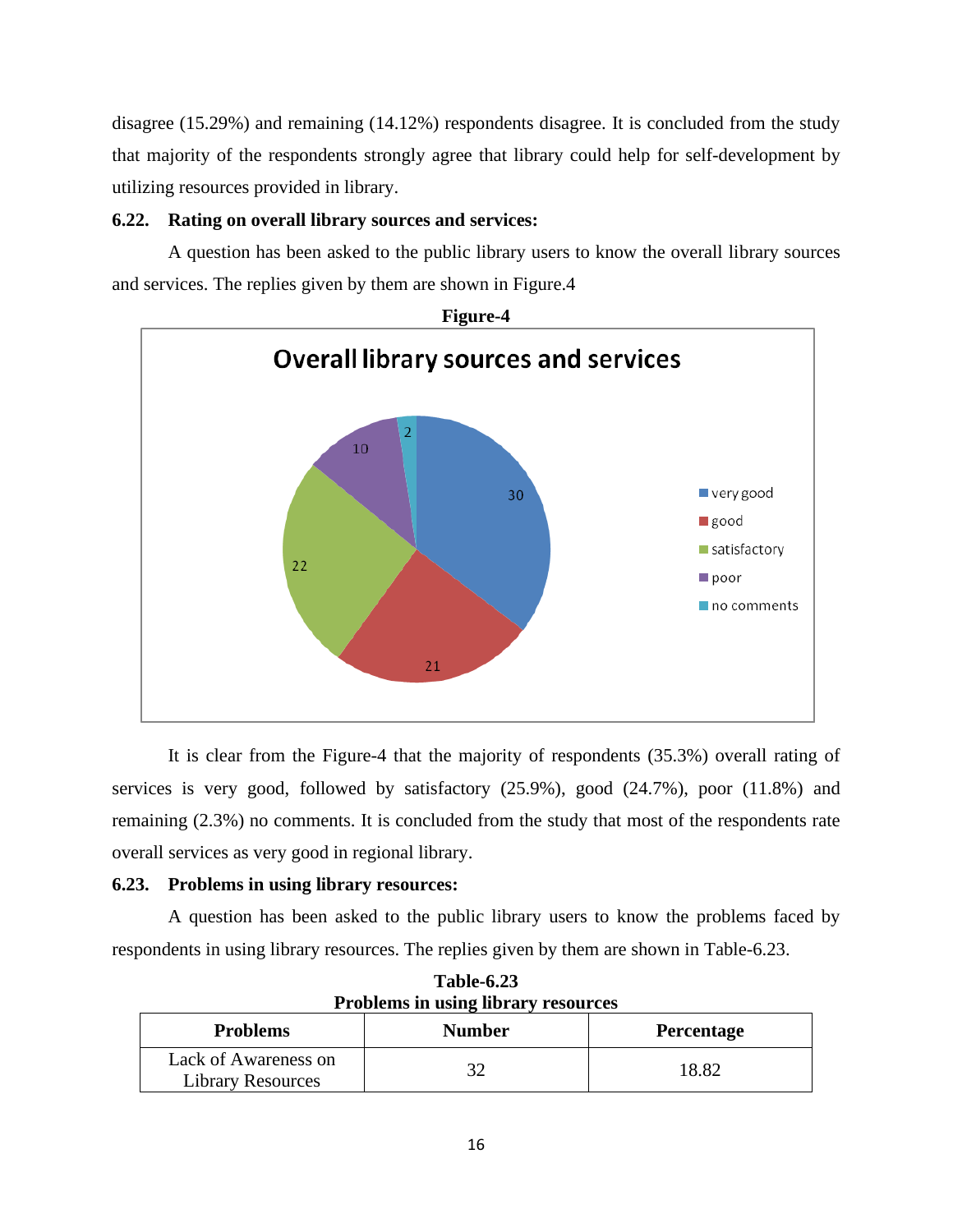| Non-Availability of Latest<br><b>Resources and Technology</b> | 56 | 32.94 |
|---------------------------------------------------------------|----|-------|
| Lack of ICT/Library Tools                                     | 38 | 22.35 |
| Lack of Internet Speed in<br>Library                          | 56 | 32.94 |
| Lack of awareness in<br>Searching appropriate<br>Information  | 32 | 18.82 |
| Library Timing is not<br>convenient                           | 18 | 10.59 |
| Lack of Skilled Staff to<br>help the user                     | 22 | 12.94 |
| Lack of Furniture in public<br>library                        | 24 | 14.12 |
| Very Limited Collection in<br><b>Every Subject</b>            | 80 | 47.05 |

(Note: Multi- answers given by the respondents)

It is clear from Table-6.23 that the majority of respondents (47.05%) faced the problem of very limited collection in subject books in the library, followed by non-availability of latest resources and technology (32.94%), lack of internet speed (32.94%), lack of ICT / Library tool (22.35%), lack of awareness on library resources (18.82%), lack of awareness in searching appropriate information (18.82%), lack of furniture (14.12%), lack of skilled staff (12.94%) and remaining (10.59%) respondents state that the library timings is inconvenient to them. It is concluded from the study that most of the respondents faced the problem of limited collection of books/ material.

## **Findings of the study**

- 1. Majority of the respondents (75.29%) are male and remaining (24.71%) are female respondents. The majority of respondents (37.46%) are between the age of 15 to 25 years. Majority of respondents (42.3%) are Graduates. Majority of respondents (75.29%) do not have membership in library.
- 2. Only 60% of the respondents visit library daily, nearly 20% respondents visit library occasionally or rarely and 38% replied that lack of time is the main reason for not visiting library.
- 3. Nearly 20% of the respondents do not have the computer knowledge.
- 4. About 40% of the respondents are not aware of e-resources, internet and websites.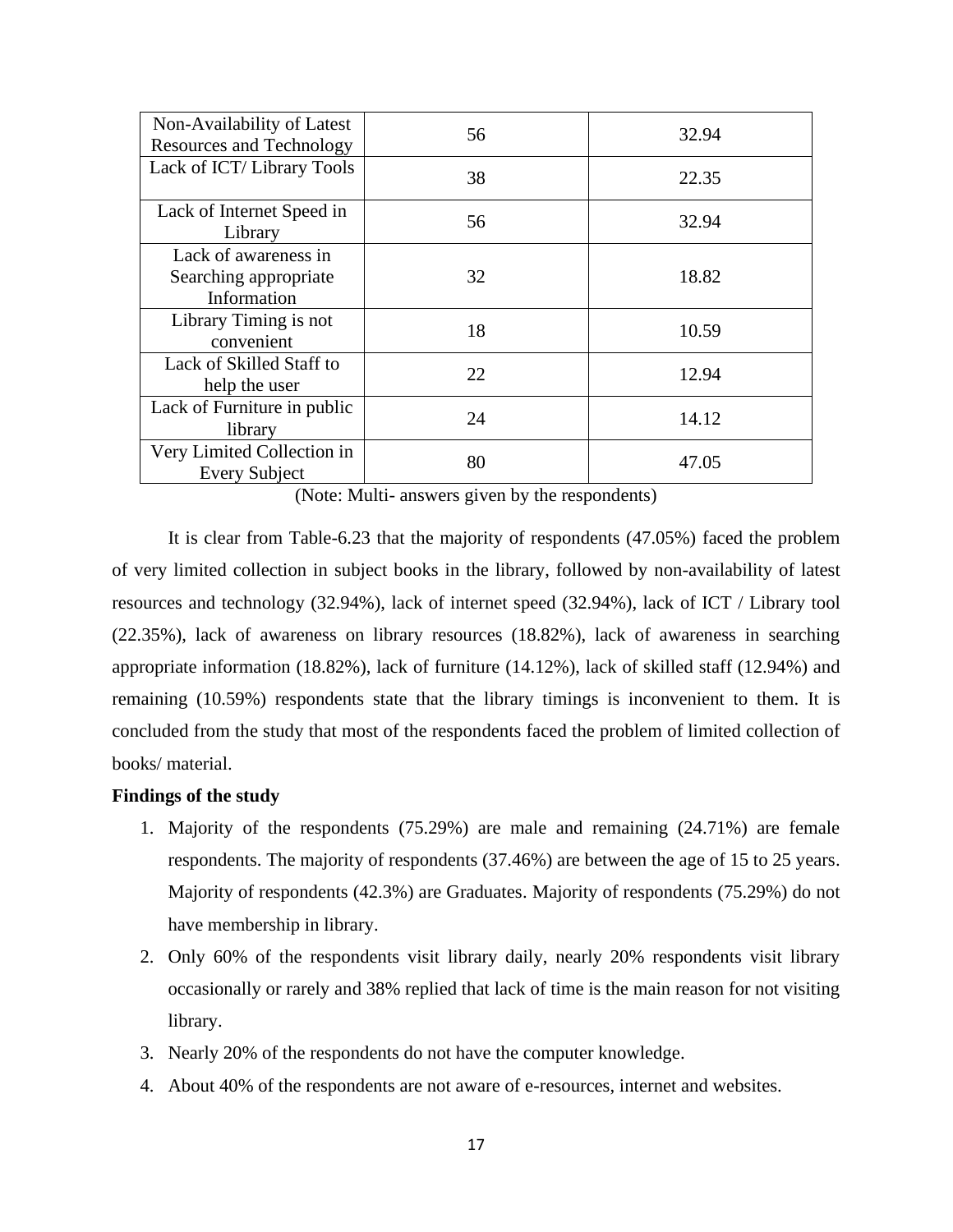- 5. Nearly half of the respondents need assistance from library staff in locating books and searching e-resources.
- 6. Above 40% of the respondents agreed that the library resources could help their self and career development.
- 7. Only 35% of the respondents rated the library sources and services are very good.
- 8. The main problem faced by the respondents is the non-availability of required books in the library and lack of convenient furniture in the library.

#### **Conclusion**

- 1. Public library staff should take steps to enhance enrollment of membership by educating the users about the benefits of library membership.
- 2. Library authorities should arrange programmes which facilitate the users to spend more time in library. The users should be motivated by the library authorities to inculcate reading habits among the users by educating them to use not only newspapers but as well use other sources of information available in library.
- 3. Library should procure latest editions of text books, reference books and other reading materials with adequate multiple copies to fulfill the information needs of the users.
- 4. Library authorities should take necessary steps to improve reprographic services.
- 5. Library authorities should make awareness programmes among the users on the use of library sources & services, and how to utilize them for their career and self-development.
- 6. Library should acquire ICT infrastructure facilities to provide e-resources and create awareness among the users to utilize maximum available ICT resources & services.
- 7. Library authorities should acquire physical facilities, ICT and other reading materials.
- 8. Public libraries should be developed by providing adequate funds and manpower by the government for improving the quality services.

#### **References**

- Bindhu. S & Balasubramanian.P, (2018). A Study of Children Users of the District Central Library, Nagercoil, Tamil Nadu. *ILIS Journal of Librarianship and Informatics,*1 (2), 184  $-190.$
- Aariefa Asheer & Kaliyaperumal.K, (2018). How Libraries Help The Job Seekers? A Survey of Five Public Libraries in Vellore District, Tamil Nadu. *Kelpro Bulletin, 22 (2)*, 97-106.